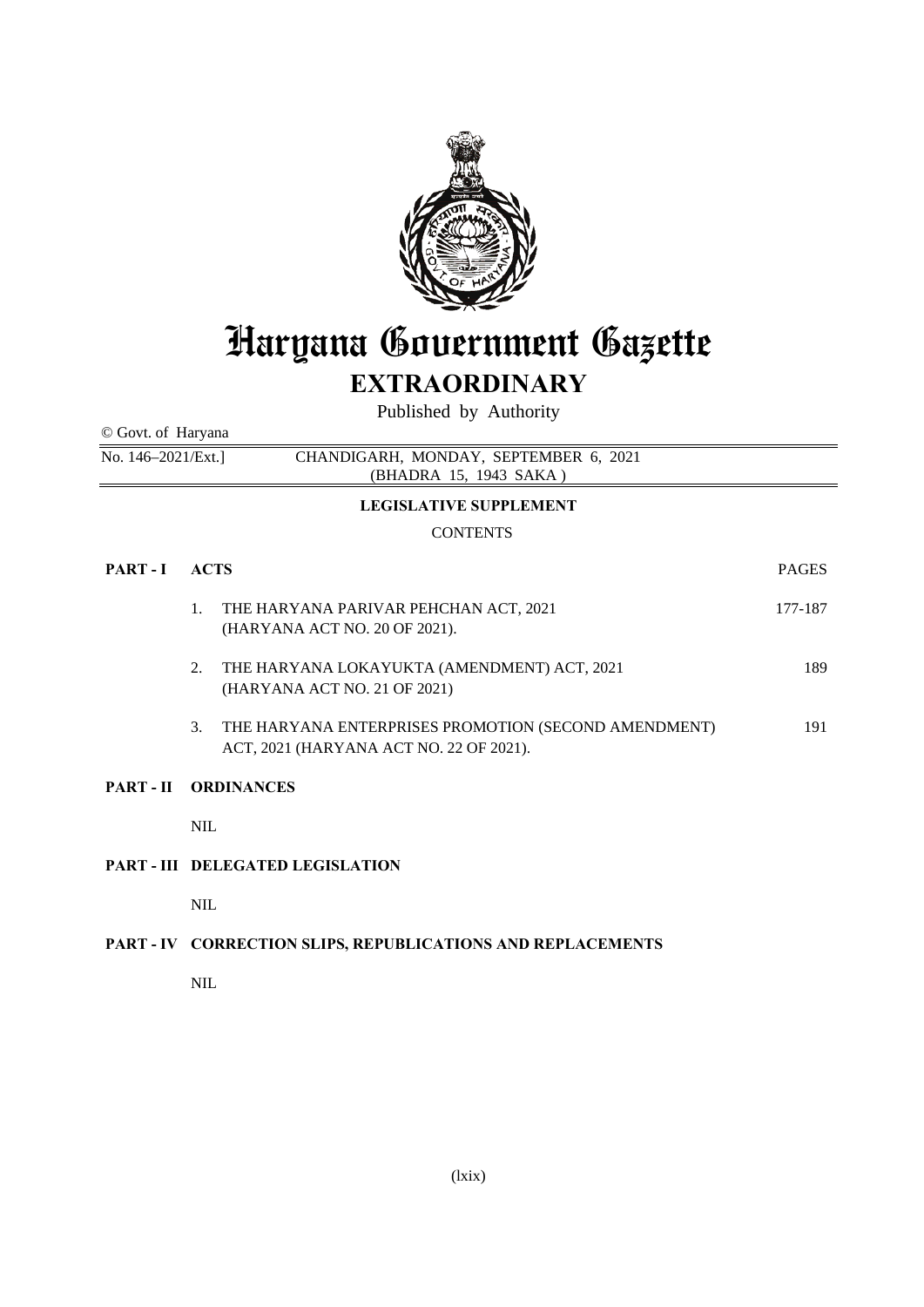#### **PART I**

#### **HARYANA GOVERNMENT**

LAW AND LEGISLATIVE DEPARTMENT

#### **Notification**

#### The 6th September, 2021

**No. Leg.20/2021.—** The following Act of the Legislature of the State of Haryana received the assent of the Governor of Haryana on the 4th September, 2021 and is hereby published for general information:–

# **HARYANA ACT NO. 20 OF 2021**

## **THE HARYANA PARIVAR PEHCHAN ACT, 2021**

#### AN

ACT

*to provide for the assignment of the Parivar Pehchan number as an unique identifier number to each family, linked to information composed of such data fields, as are generally required for the determination of eligibility for, or the provision of, any scheme, service, subsidy or benefit provided or implemented by or on behalf of the State Government or by any Government agency or local authority and for establishment of the Haryana Parivar Pehchan Authority for the purpose and for matters connected therewith or incidental thereto.* 

 Be it enacted by the Legislature of the State of Haryana in the Seventy-second Year of the Republic of India as follows:–

**1.** (1) This Act may be called the Haryana Parivar Pehchan Act, 2021.

 (2) It shall come into force on such date or dates, as the State Government may, by notification, appoint; and different dates may be appointed for different provisions of this Act and any reference in any provision of this Act to the commencement of this Act shall be construed as a reference to the coming into force of that provision.

- **2.** (1) In this Act, unless the context otherwise requires,
	- (a) "authentication" means the process by which the Parivar Pehchan number alongwith related information is submitted to the Family Information Data Repository for its verification or authentication and such Repository verifies the correctness or the lack thereof, through the process specified in section 4, and the expression "authenticated" with its cognate meanings and grammatical variations shall be construed accordingly;
	- (b) "Authority" means the Haryana Parivar Pehchan Authority established under section 10;
	- (c) "benefit" means any advantage, gift, reward, relief or payment, in cash or kind, provided to an individual or a family by or on behalf of the State Government or any Government agency or local authority and includes such other benefits, as may be notified by the State Government, from time to time;
	- (d) "Chief Executive Officer" means the Chief Executive Officer of the Authority appointed under sub-section (1) of section 15;
	- (e) "communication" means a message sent on the mobile number of the head of family and an adult member of the family, as the case may be, and if a mobile number is not provided, then by registered post on the address provided alongwith the information under section 3;
	- (f) "Deputy Chairperson" means the Deputy Chairperson of the Authority appointed under sub-section (1) of section 12;
	- (g) "designated portal" means such web portal of the Authority, as may be notified by the Authority;
	- (h) "Executive Committee" means the Executive Committee constituted under section 17:

Short title and commencement.

Definitions.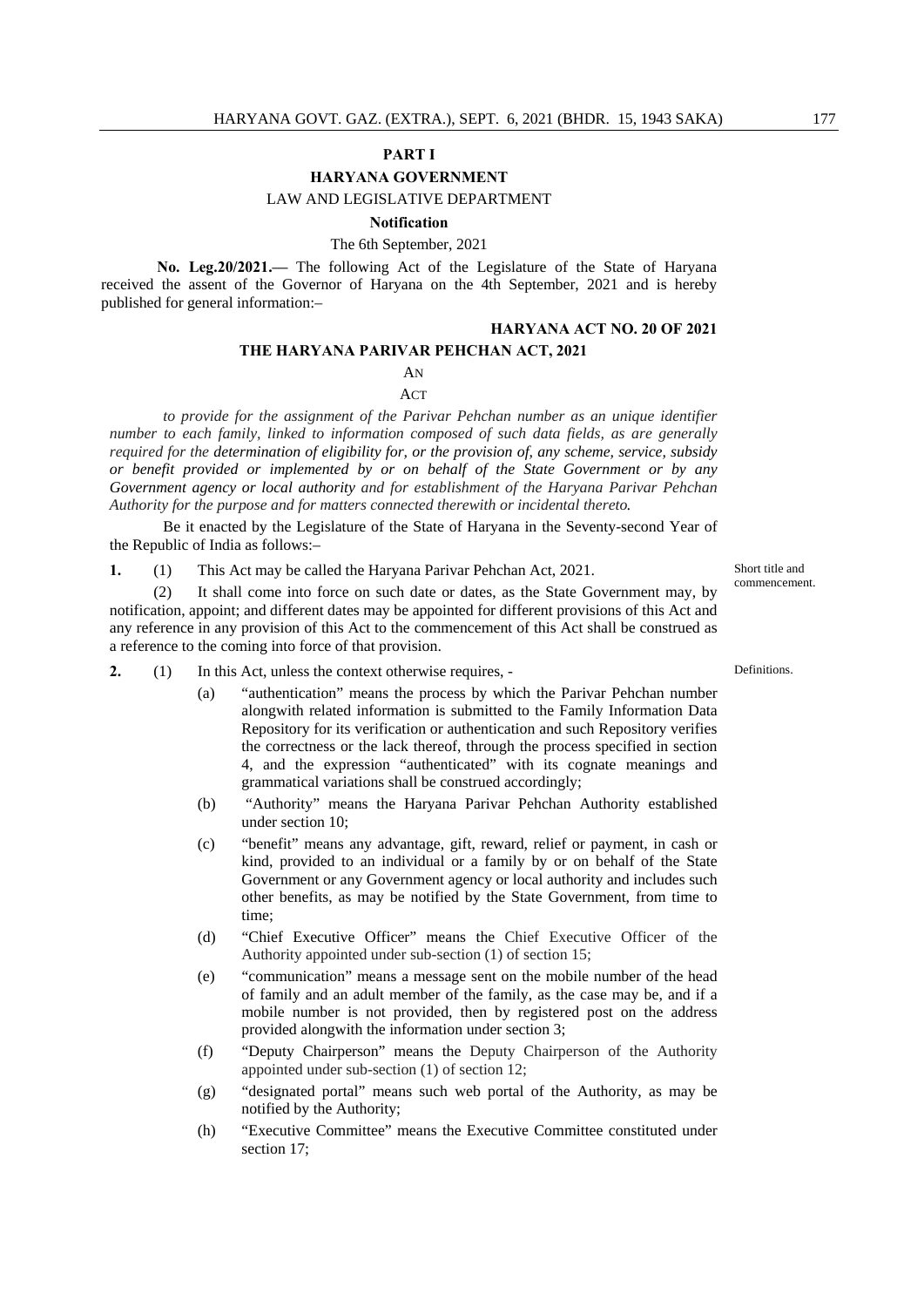- (i) "Family Information Data Repository" means a centralised database in one or more locations containing all Parivar Pehchan numbers issued to Parivar Pehchan number holders alongwith the corresponding information related thereto;
- (j) "Fund" means the Fund constituted under section 24 of the Act;
- (k) "Government agency" means any company or organization owned or controlled by the State Government and includes a board or statutory body or authority established by or under any State law;
- (l) "information" in respect of a family, includes information of all members of the family and such data fields for the purposes of determining eligibility for or the provision of any scheme, service, subsidy or benefit provided or implemented by or on behalf of the State Government or any Government agency or local authority;
- (m) "local authority" means a Municipal Corporation, Municipal Council, Municipal Committee, Gram Panchayat, Panchayat Samiti or Zila Parishad, as the case may be;
- (n) "member" means the members of the Authority including the Chairperson;
- (o) "notification" means a notification published in the Official Gazette and the expression "notified" with its cognate meanings and grammatical variations shall be construed accordingly;
- (p) "Parivar Pehchan number" means the family identification number issued under section 5;
- (q) "Parivar Pehchan number holder" means a family including its members thereof who have been issued a Parivar Pehchan number under this Act;
- (r) "prescribed" means prescribed by the rules made under this Act;
- (s) "regulations" means the regulations made by the Authority under this  $Act$
- (t) "resident" means an individual or a family who is residing in the territorial limits of the State of Haryana and includes an employee of the State Government, Government agency or local authority who resides outside the State of Haryana or who has been deputed by the State Government, Government agency or local authority outside the State of Haryana;
- (u) "services" means any provision, facility, utility or any other assistance provided or implemented in any form by or on behalf of the State Government or any Government agency or local authority to an individual or a family and includes such other services, as may be notified by the State Government, from time to time;
- (v) "State Government" means the Government of the State of Haryana in the Administrative Department;
- (w) "subsidy" means any form of aid, support, grant, subvention or appropriation in cash or kind to an individual or a family and includes such other subsidies provided, wholly or partly out of the Consolidated Fund of the State of Haryana.

**3.** (1) Every family, being a resident of the State of Haryana shall be entitled to obtain a Parivar Pehchan number by providing, submitting or updating on the designated portal, information comprised of such data fields, as may be notified by the Authority with the prior approval of the State Government, for determining eligibility for or the provision of any scheme, service, subsidy or benefit provided or implemented by or on behalf of the State Government or any Government agency or local authority.

 (2) For the purposes of sub-section (1), any adult member of the family may provide, submit or update the information of the family.

Entitlement to obtain Parivar Pehchan number.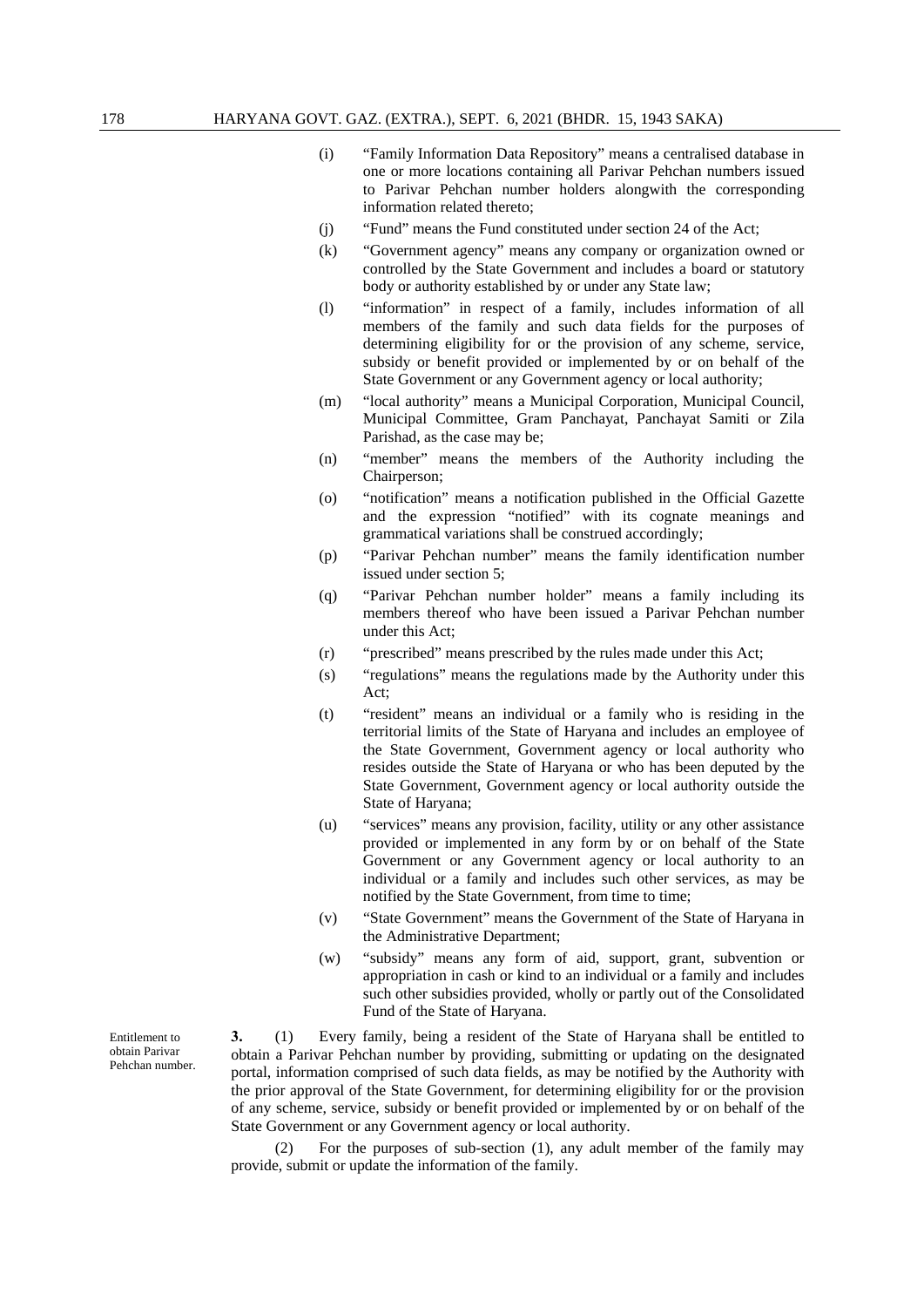**4.** (1) After the receipt of the information under section 3, the Authority shall verify each data field of the information through physical means in such manner, as may be notified by the Authority or through electronic means by integration or comparison with any data held by or on behalf of the State Government or Government agency or local authority or in case the data is held by or on behalf of the Central Government, with the prior approval of the Central Government.

 (2) On verification of each data field under sub-section (1), the Authority shall tag in the Parivar Pehchan number database, each such data field that is consistent on verification with the information provided, submitted or updated under section 3 as "verified" and such data fields that are inconsistent on verification with the information so provided, submitted or updated under section 3 as "not verified".

Each data field that is marked with the tag of "not verified" shall be communicated to the head of the family and the adult member to whom the information relates for correction or further updation or submission of any document issued by any competent authority of State Government or local authority vested with the powers by or under law to issue such document or record, supporting the information provided, submitted or updated by him under section 3.

 (4) The Authority shall proceed to verify, in the manner notified under sub-section (1), the information corrected or further updated or the document submitted under sub-section (3) and shall act as provided in sub-section (2).

**5.** (1) The Parivar Pehchan number issued to a family shall be unique and shall not be reassigned to any other family.

 (2) The Parivar Pehchan number shall be a random set of alpha-numeric characters following such pattern, as notified by the Authority and shall bear no relation to the attributes of or information provided by the family under section 3.

**6.** (1) The information provided, updated, submitted or corrected by every family under section 3 alongwith the status of verification or authentication carried out by the Authority under section 4 shall constitute the Family Information Data Repository.

 (2) The information of a family in the Family Information Data Repository which is verified or authenticated under section 4 may be accepted, subject to such other conditions, as may be specified by the Authority as conclusive proof for the purpose of determining eligibility for or the provision of any scheme, service, subsidy or benefit provided or implemented by or on behalf of the State Government or any Government agency or local authority without any additional documentation or proof.

**7.** The Authority may, by notification, require the Parivar Pehchan number holders to update or correct the information, from time to time, so as to ensure continued accuracy and reliability of the information in the Family Information Data Repository.

**8.** The State Government, on the recommendation of the Authority, may, by notification, direct that the Parivar Pehchan number with such data fields, as may be specified in the notification and verified in the manner indicated in section 4, as a requirement for determining eligibility for or the provision of any scheme, service, subsidy or benefit provided or implemented by or on behalf of the State Government or any Government agency or local authority:

 Provided that if the applicant for any scheme, benefit, subsidy or service does not possess the Parivar Pehchan number and is otherwise eligible to receive such scheme, benefit, subsidy or service then the State Government may direct that the data provided by such beneficiary to receive such scheme, subsidy, service or benefit be verified or authenticated by such alternate means, as may be prescribed and such means may, if the State Government so directs, include the payment of an additional fee by such applicant for authentication or verification of the data so provided.

Verification of information.

Parivar Pehchan number.

Repository.

Family Information Data

Requirement to update or correct information.

Requirement of Parivar Pehchan number.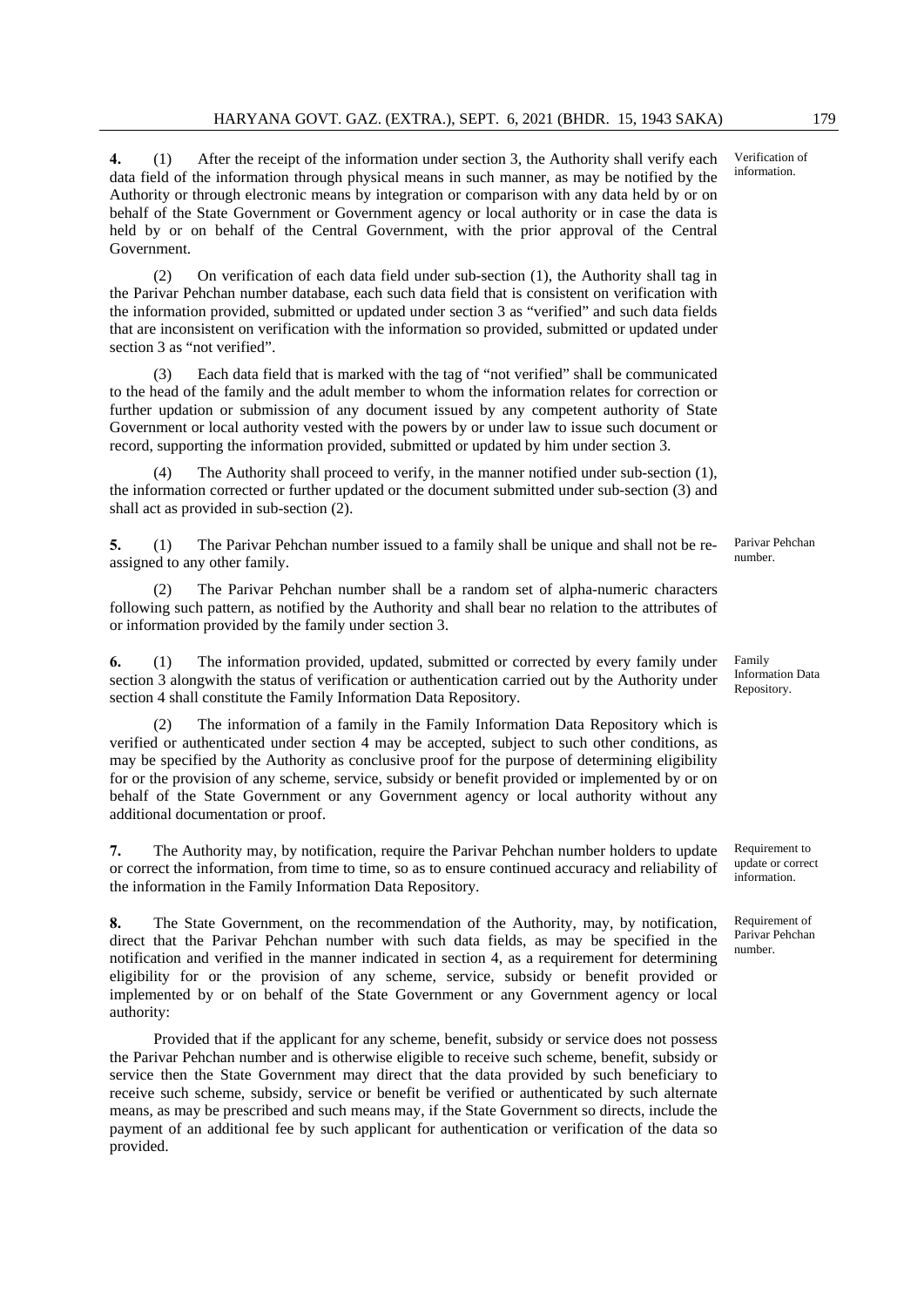Responsibility of maintaining data of birth, death and marriage.

Establishment of Haryana Parivar Pehchan Authority.

**9.** (1) For the purpose of dynamically updating information held in the Family Information Data Repository, the State Government shall, by notification, entrust the Authority with the responsibility of maintaining the data of birth, death and marriage registered under any law for the time being in force in an electronic form and the Authority shall be responsible for establishing and maintaining such data linked to the Parivar Pehchan number.

 (2) For the purpose of sub-section (1), the State Government may issue such directions, as it deems fit to the Chief Registrar under the Registration of Births and Deaths Act, 1969 (Central Act 18 of 1969) and to the Chief Registrar under the Haryana Compulsory Registration of Marriages Act, 2008 (6 of 2008).

**10.** (1) The State Government shall, by notification and with effect from such date, as may be specified in the notification, establish, for the purposes of this Act, an Authority to be called the Haryana Parivar Pehchan Authority.

 (2) The Authority shall be a body corporate by the name aforesaid, having perpetual succession and a common seal, with power subject to the provisions of this Act, to acquire, hold and dispose off property, both movable and immovable and to contract and shall, by the said name sue or be sued.

 (3) The Authority shall have its headquarters at such place, as the State Government may notify.

 (4) The Authority may establish its offices at other places in the State of Haryana, with the prior approval of the State Government.

Constitution of Authority.

- **11.** The Authority shall consist of the following members, namely:-
	- (a) Chief Minister as Chairperson;
	- (b) Deputy Chairperson;
	- (c) Chief Secretary to Government, Haryana, ex-officio;
	- (d) Additional Chief Secretary or Principal Secretary to Government, Haryana, as the case may be, Revenue and Disaster Management Department, ex-officio;
	- (e) Additional Chief Secretary or Principal Secretary to Government, Haryana, as the case may be, Finance Department, ex-officio;
	- (f) Additional Chief Secretary or Principal Secretary to Government, Haryana, as the case may be, Citizen Resources Information Department, ex-officio;
	- (g) such officers of the State Government, not below the rank of Principal Secretary and not exceeding two, as the State Government may, nominate, from time to time, ex-officio;
	- (h) such experts, not exceeding five, as the State Government may, from time to time and on the recommendations of the Authority, nominate from the field of information and communication technology, cyber security, network security, data analytics, data security, data management, data warehousing, privacy or constitutional law, finance and economics;
	- (i) Chief Executive Officer, member-secretary.

**12.** (1) The Deputy Chairperson shall be appointed by the State Government from amongst persons being distinguished experts in the field of information and communication technology with special knowledge or experience in information technology and management, big data analytics, cyber security, new technology areas in the field of information and communication technology with atleast twenty-five years of demonstrated experience in industry or government having headed an organisation as its Chief Executive or Chief Information Technology Officer or its equivalent.

 (2) The Deputy Chairperson shall hold office for a period of three years from the date he assumes office and shall be eligible for re-appointment for one more term.

 (3) The Deputy Chairperson may resign from his office, in writing, under his hand to the State Government, after giving a notice of not less than thirty days.

 (4) The remuneration and allowances payable to and the other terms and conditions of service of the Deputy Chairperson shall be such, as may be prescribed.

Qualifications, tenure and terms and conditions of Deputy Chairperson.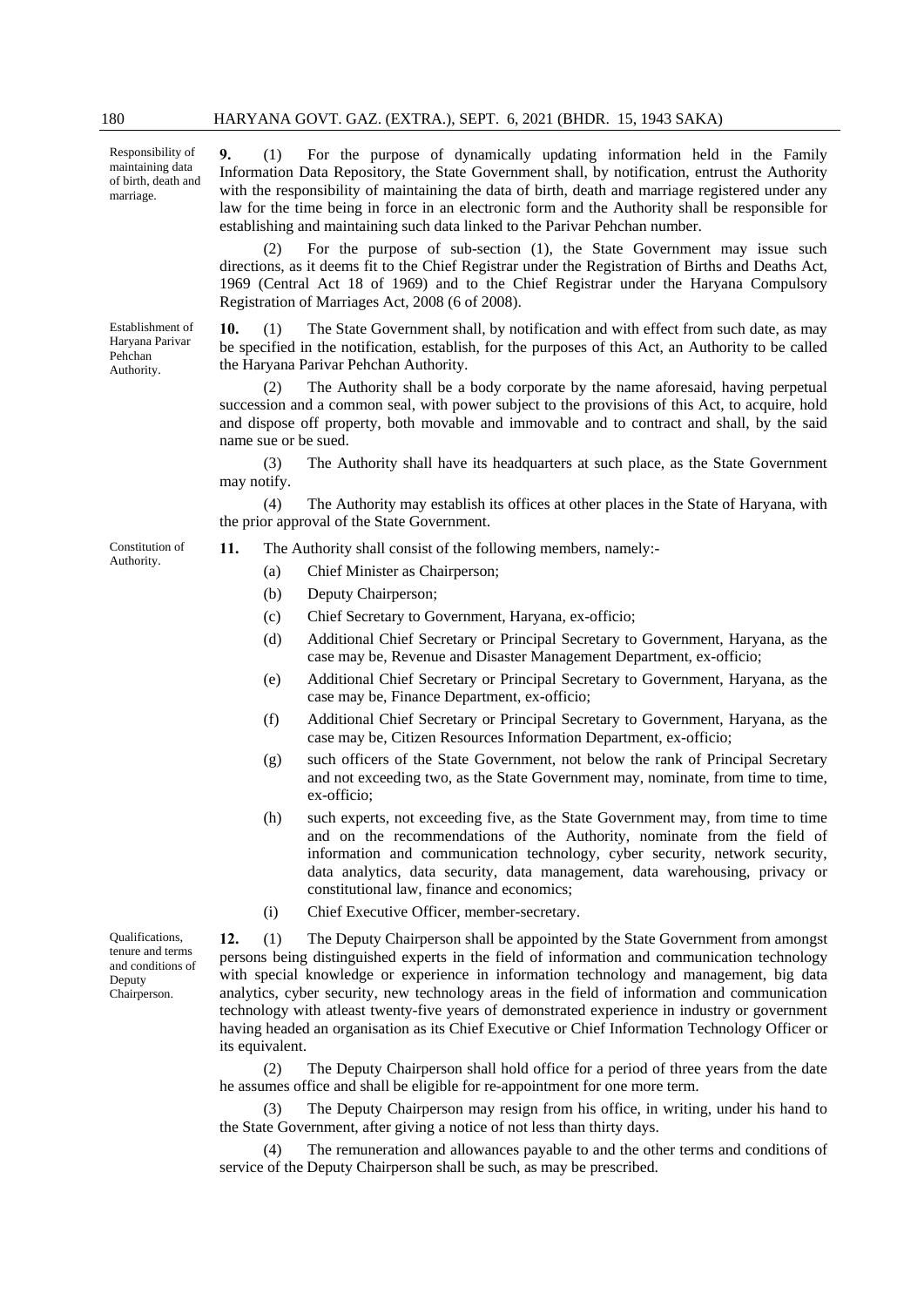**13.** (1) The members other than ex-officio members shall receive such allowances for attending the meetings of the Authority, as may be prescribed.

Where a person becomes or is nominated as a member of the Authority by virtue of holding an office, he shall cease to be a member of the Authority as soon as he ceases to hold such office.

 (3) A member, other than an ex-officio member, may, at any time, in writing, under his hand addressed to the Chairperson, resign.

**14.** (1) The Authority shall meet at such time and place and subject to the provisions of sub-sections (2) and (3), observe such rules of procedure for conduct of meeting and transaction of business, as may be prescribed.

 (2) The Chairperson or if for any reason, he is unable to attend the meeting, by any reason whatsoever, the Deputy Chairperson shall preside over the meeting.

All questions at a meeting shall be decided by a majority of votes of the members present and voting, and in case of equality of votes, the Chairperson or the member presiding, as the case may be, shall have a second or casting vote.

 (4) The Chief Executive Officer shall maintain records of the meetings of the Authority in such manner, as may be prescribed.

**15.** (1) The State Government shall appoint an officer not below the rank or equivalent to the rank of Secretary to Government, Haryana as the Chief Executive Officer.

The Chief Executive Officer shall receive such salary and allowances alongwith such other facilities, as may be, determined by the State Government, from time to time, out of the Fund of the Authority.

Whenever the Chief Executive Officer is on leave or is unable to discharge his duties for whatsoever reason, the State Government may authorise any other officer to perform the duties and functions of the Chief Executive Officer till the Chief Executive Officer join his duties.

**16.** (1) The Authority may appoint such other officers and employees of the Authority in such manner and with such qualifications, as may be prescribed.

 (2) The salaries and allowances payable to and the other terms and conditions of service of officers and other employees of the Authority shall be such, as may be prescribed.

 (3) The Chief Executive Officer may appoint in such manner, for such temporary period and on such terms and conditions, as may be specified by regulations, such other staff, as he may consider necessary for the efficient performance of the functions of the Authority.

**17.** (1) There shall be an Executive Committee consisting of the following members, namely:-

- (a) Deputy Chairperson;
- (b) Additional Chief Secretary or Principal Secretary to Government, Haryana, as the case may be, Citizen Resources Information Department, ex-officio;
- (c) not more than two experts, amongst those nominated under clause (h) of section 11;
- (d) Chief Executive Officer.

 (2) All decisions of the Executive Committee shall have the same effect as if taken by the Authority under this Act.

Every decision of the Executive Committee shall be placed before the Authority and the Authority shall have the power to modify, amend or rescind such decision and shall thereafter have effect only in such modified form or be of no effect, as the case may be, however, any such modification or annulment shall be without prejudice to the validity of anything previously done.

Constitution of Executive

Committee.

Meetings of

Allowances to members.

Authority.

terms and conditions of Chief Executive Officer.

Officers and other staff of Authority.

Appointment,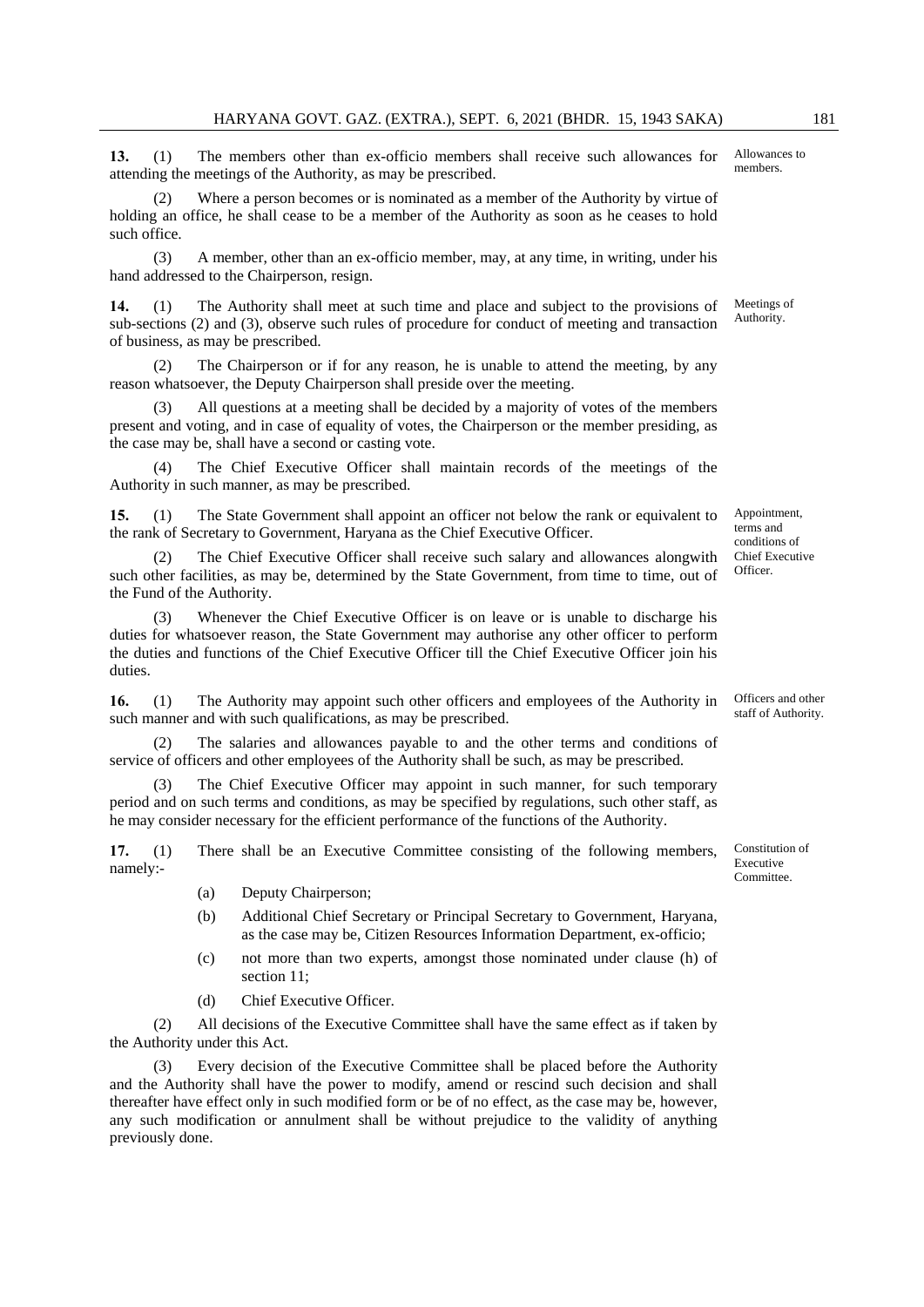Delegation of powers.

General superintendence, direction and management of affairs of Authority.

Power to engage experts and professionals.

Vacancies etc., not to invalidate proceedings.

Avoidance of conflict of interest.

Powers and functions of Authority.

**18.** The Authority may delegate any of its powers to an Executive Committee, except the power,–

- (a) to approve or amend the budget of the Authority under section 28;
- (b) to make, amend or repeal any regulation under section 46.

**19.** (1) Subject to the other provisions of this Act and rules made thereunder, the general superintendence, direction, management and administrative control over the affairs of the Authority shall vest in the Chief Executive Officer.

The Chief Executive Officer may, by a general or special order in writing, delegate such of his powers subject to such terms and conditions, as he may determine, upon any officer of the Authority:

 Provided that each such order of delegation and the terms and conditions of such delegation shall be placed before the Authority.

**20.** The Chief Executive Officer may engage such consultants, advisors or technology professionals, as may be required for efficient discharge of its powers and functions under this Act, on such allowances or remuneration and on such terms and conditions, as may be specified by regulations.

**21.** No act or proceeding of the Authority shall be invalid merely by reason of-

- (a) any vacancy in or any defect in the constitution of the Authority;
- (b) any defect in the appointment of a person as Deputy Chairperson or member; or
- (c) any irregularity in the procedure of the Authority not affecting the merits of the case.

**22.** A member of the Authority having any direct or indirect interest, whether pecuniary or otherwise, in any matter coming up for consideration at a meeting of the Authority, shall disclose the nature of his interest at such meeting and shall not take any part in any deliberation or decision of the Authority with respect to that matter.

**23.** (1) The Authority shall develop the policy, procedure, technology and systems for generating and issuing Parivar Pehchan number to families.

 (2) The Authority shall have the power to collect, update, manage and maintain information of the family and its members in the form of specified data fields and develop and implement mechanisms, processes and systems for authenticating or verifying such information.

 (3) Where a notification under section 8 is issued by the State Government, the Authority shall have the power to direct the Government department concerned or Government agency or local authority to define procedures, technology and data standards to enable the integration of the database maintained and held by the Authority with that of the department or agency of the State Government providing such benefit, subsidy, scheme or service.

 (4) The Authority shall provide authentication or verification to any Government department or Government agency or local authority in respect of the information collected or held by it for the purpose of any benefit, subsidy, scheme or service and levy such fee, as may be prescribed.

 (5) The Authority shall have the power to specify the manner, data standards, technology systems and related processes for use of Parivar Pehchan number and the information contained in the Family Information Data Repository for the purpose of determining eligibility for or the provision of any scheme, service, subsidy or benefit provided or implemented by or on behalf of the State Government or any Government agency or local authority and other purposes for which the Parivar Pehchan number may be used.

The Authority shall be required to prepare, develop and maintain the policy for data security, information security, technology safeguards and network security protocols and standards in relation to the Family Information Data Repository held by it.

 (7) The Authority shall ensure integration and updation of the Family Information Data Repository with data on births, deaths and marriages maintained by the competent authorities under the Registration of Births and Deaths Act, 1969 (Central Act 18 of 1969) and the Haryana Compulsory Registration of Marriages Act, 2008 (6 of 2008).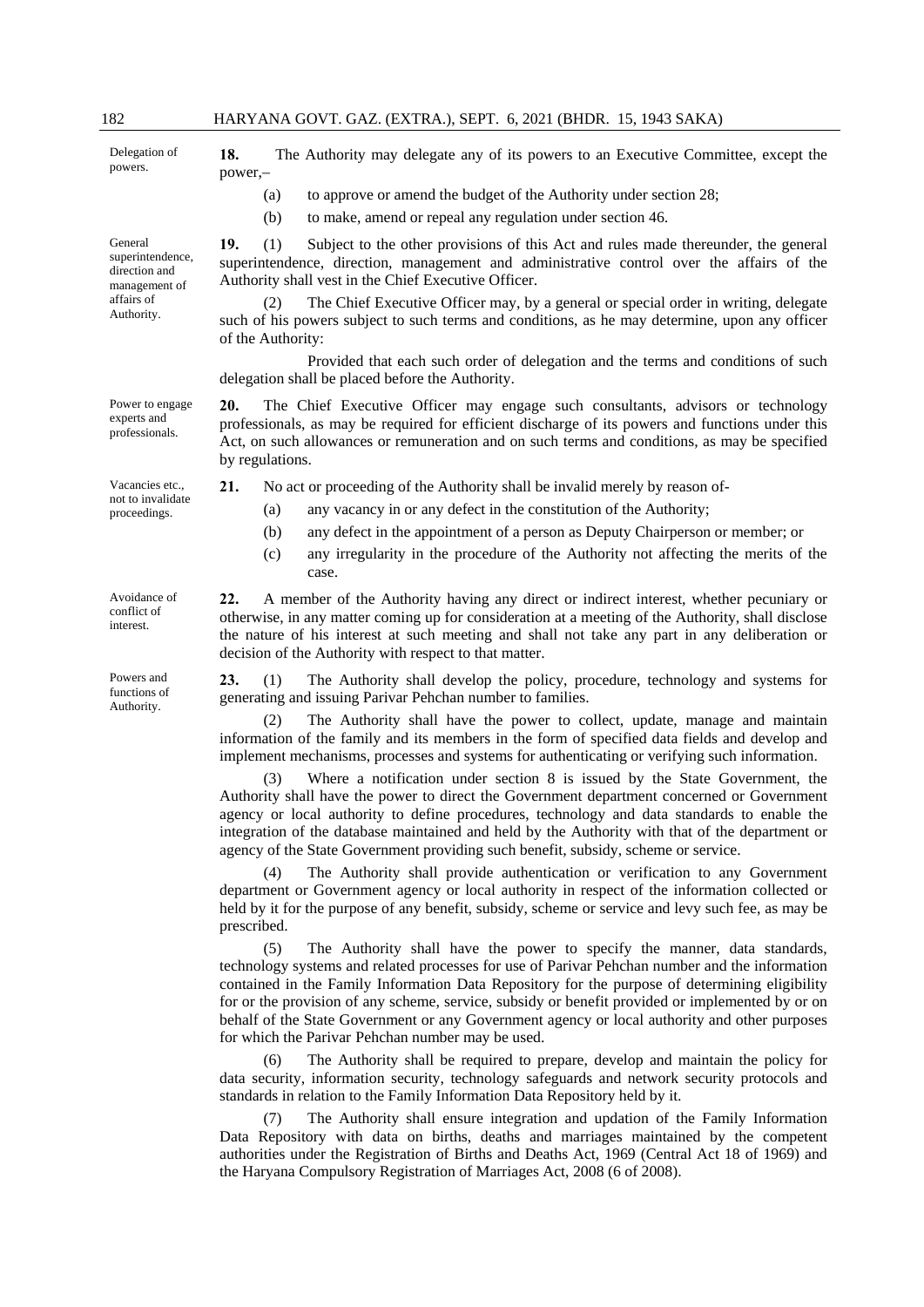(8) The Authority shall, on the direction of the State Government, ensure integration and updation of the Family Information Data Repository with land records maintained by the State Government in the concerned department responsible for maintaining such land records and property records maintained by any local authority.

 (9) The Authority shall support the State Government or local authority by providing data analytics in relation to the information held by it so as to enable the State Government or local authority to formulate and implement policies, schemes, services, benefits or subsidies for the welfare of the people of the State of Haryana.

 (10) Without prejudice to the powers and functions enumerated in the foregoing sub-sections of this section, the powers and functions of the Authority, inter alia, include –s

- (a) specifying, with the prior approval of the State Government, information required to be maintained in the Family Information Data Repository;
- (b) collecting information from any family seeking a Parivar Pehchan number;
- (c) generating and assigning Parivar Pehchan number to families;
- (d) performing verification and authentication of information in the Family Information Data Repository;
- (e) maintaining and updating the information in the Family Information Data Repository;
- (f) deactivating the Parivar Pehchan number and information relating thereto in such cases and in such manner, as may be specified by regulations;
- (g) specifying the manner of use of Parivar Pehchan numbers for the purposes of determining eligibility for or the provision of any scheme, service, subsidy or benefit provided or implemented by or on behalf of the State Government or any Government agency or local authority and other purposes for which Parivar Pehchan numbers may be used;
- (h) establishing, operating and maintaining the Family Information Data Repository;
- (i) sharing the information of Parivar Pehchan number holders and information contained in the Family Information Data Repository for the purposes of determining eligibility for or the provision of any scheme, service, subsidy or benefit provided or implemented by or on behalf of the State Government or any Government agency or local authority, subject to the provisions of this Act, rules and regulations made thereunder;
- (j) specifying by regulations, processes relating to data management, data security, information security, security protocols and other technology safeguards under this Act;
- (k) specifying by regulations, the conditions and procedures for issuance of new Parivar Pehchan number to existing Parivar Pehchan number holder;
- (l) appointing such committees, as may be necessary to assist the Authority in discharge of its functions for the purposes of this Act with the prior approval of the State Government;
- (m) setting up grievance redressal mechanism for redressal of grievances;
- (n) such other powers and functions, as may be prescribed.

 (11) The State Government may, by notification, extend the use of the Parivar Pehchan number alongwith verification or authentication of information to schemes wholly funded or services wholly provided by the Central Government on the request of or with the prior approval of such Government.

24. (1) There shall be constituted a Fund to be called the Haryana Parivar Pehchan Fund. Authority Fund and there shall be credited thereto-

- (a) all grants, fees and charges received by the Authority under this Act; and
- (b) all sums received by the Authority from such other sources, as may be decided by the State Government.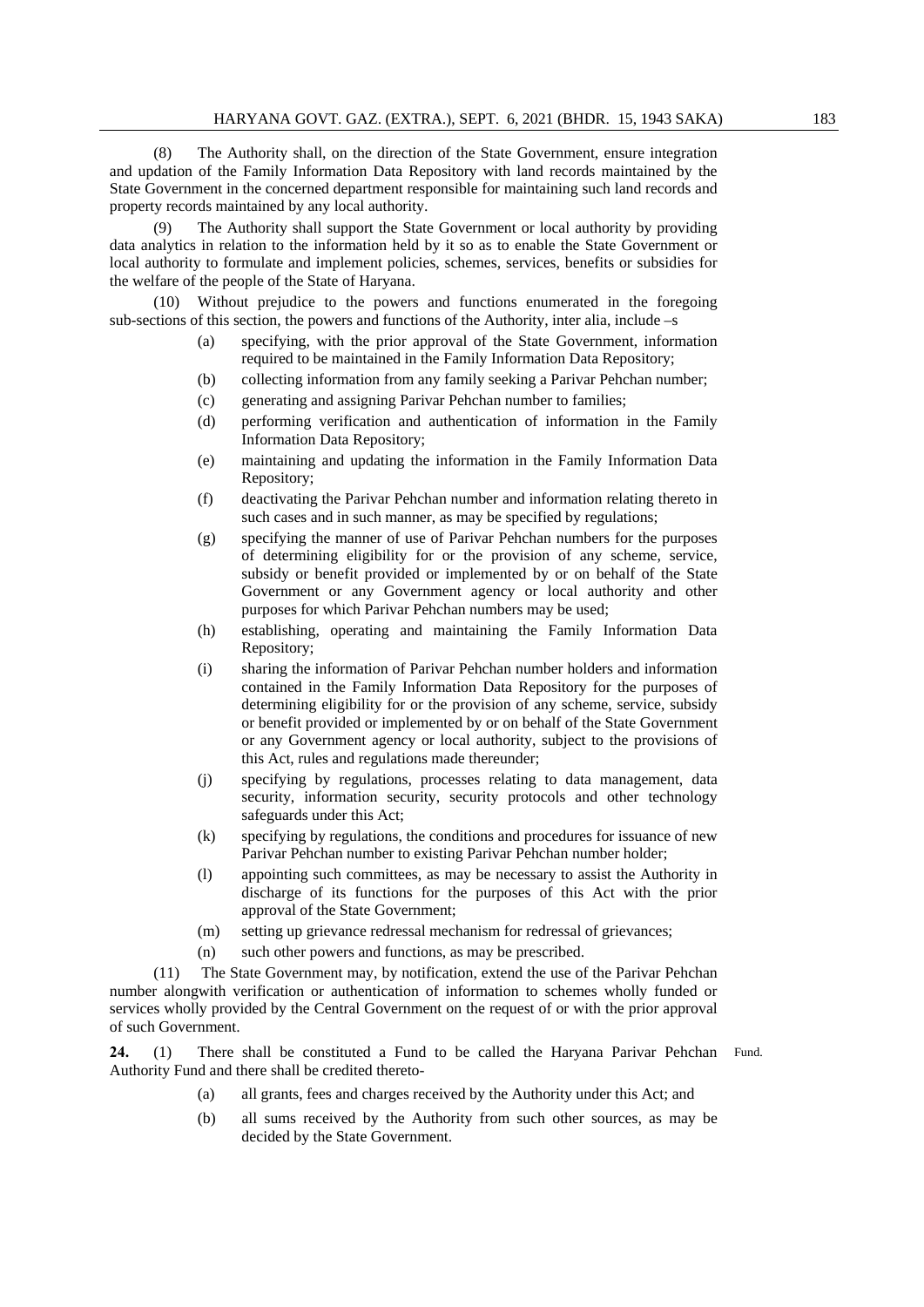- (2) The Fund shall be used for-
	- (a) the remuneration and other allowances payable to the Deputy Chairperson and the members, the salary and other allowances payable to the Chief Executive Officer and the administrative expenses including the salaries, allowances and pension payable to or in respect of officers and other employees of the Authority; and
	- (b) the expenses incurred for meeting out the objects and purposes authorised by this Act.

Annual grants, loans and advances. **25.** The State Government may make to the Authority grants, loans or advances of such sums of money annually, on such terms and conditions, as it may deem fit.

- Power to borrow. **26.** The Authority may, from time to time, borrow money by way of loans, bonds or debentures or other instruments from sources other than the State Government, on such terms and conditions, general or specific, as may be approved by the State Government.
- Power to invest. **27.** The Authority shall have power to invest any portion of its Fund in such investments, as may be determined by the Chief Executive Officer.
- 

Budget. **28.** (1) The Chief Executive Officer shall submit a budget in respect of the financial year next ensuing, showing the estimated receipts and expenditures of the Authority in such form, as may be prescribed.

> (2) The Authority shall, subject to such modifications and revisions, as it may decide, approve the budget submitted under sub-section (1).

> The budget, as modified or revised by the Authority, shall be forwarded to the State Government alongwith such number of authenticated copies, as may be required by the State Government.

> (4) The Chief Executive Officer shall cause the budget, as modified or revised by the Authority, to be placed on the website of the Authority.

Accounts and audit.

**29.** (1) The Authority shall maintain proper accounts and other relevant records and prepare an annual statement of accounts including the balance sheet, in such form, as may be prescribed.

 (2) The accounts of the Authority shall be subject to audit annually by the Accountant General of Haryana and any expenditure incurred in connection with such audit shall be payable by the Authority to the Accountant General of Haryana.

 (3) The Accountant General of Haryana and any person appointed by him in connection with the audit of accounts of the Authority shall have the same rights, privileges and authority in connection with such audit as the Accountant General of Haryana has in connection with the audit of the Government accounts and, in particular, shall have right to demand the production of books, accounts, connected vouchers, other documents and papers and to inspect the office of the Authority.

 (4) The accounts of the Authority as certified by the Accountant General of Haryana or any other person appointed by him in this behalf together with the audit report thereon and an explanatory memorandum on the action so taken or proposed to be taken, shall be forwarded annually to the State Government and the State Government shall cause a copy of the same to be laid before the State Legislature.

 (5) The Chief Executive Officer shall cause the accounts of the Authority together with the audit report and the explanatory memorandum, to be placed on the website of the Authority after the report has been laid before the State Legislature.

Annual report. **30.** The Chief Executive Officer shall prepare for every year a report of its activities during that year and submit the report to the State Government in such form, as may be prescribed and the State Government shall cause the report to be laid before the State Legislature.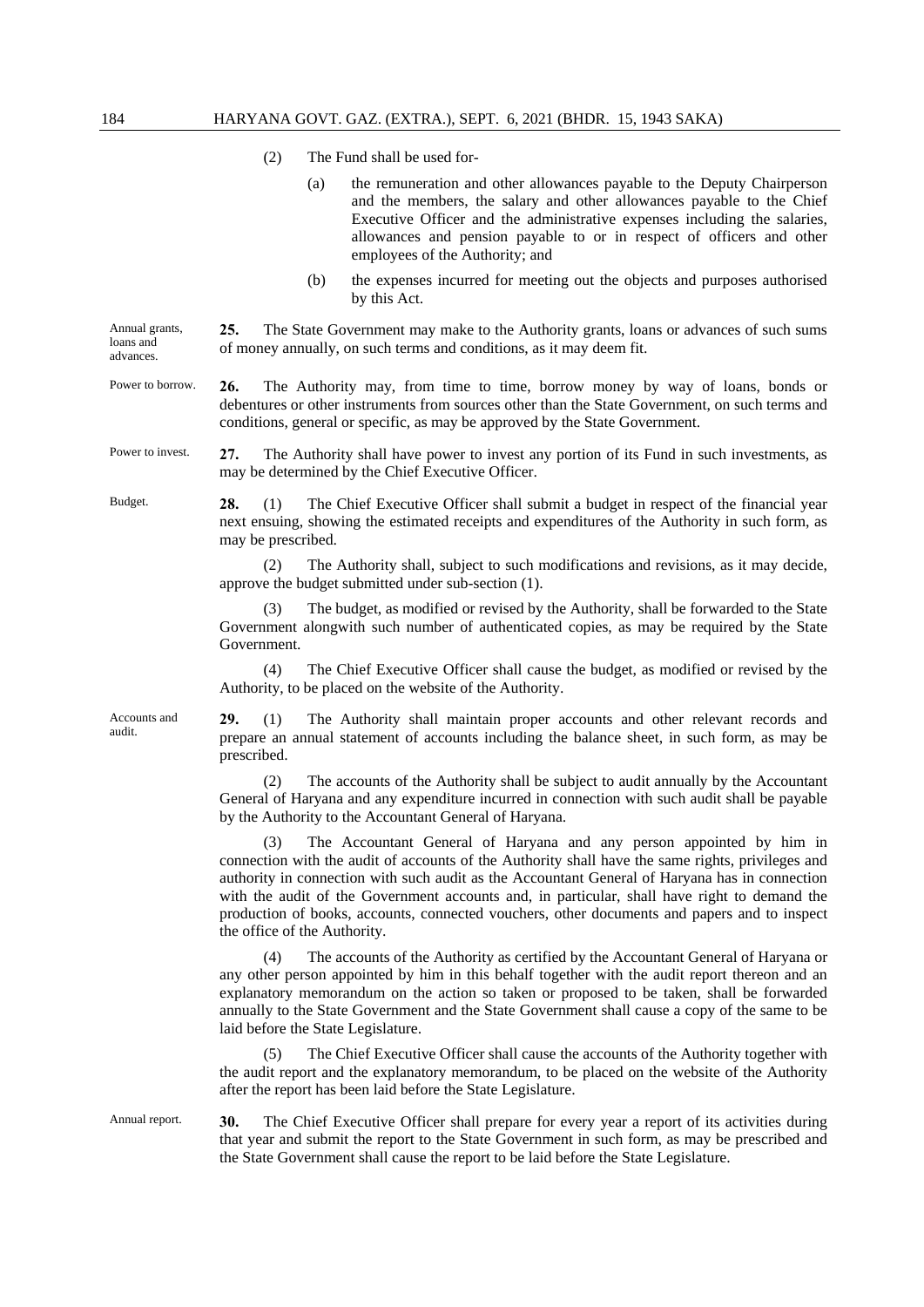**31.** (1) The Authority shall ensure the security of data maintained by it.

 (2) Subject to the provisions of this Act, the Authority shall ensure confidentiality of data of families maintained by it.

 (3) The Authority shall take all necessary measures to ensure that the data in the possession or control of the Authority, including information stored in the Family Information Data Repository is secured and protected against unauthorised access, use or disclosure and against accidental or intentional destruction, loss or damage.

(4) Without prejudice to sub-sections (1) and (2), the Authority shall-

- (a) adopt and implement appropriate technical and organisational security measures;
- (b) ensure that any person appointed or engaged for performing any function of the Authority under this Act or rules or regulations made thereunder follows appropriate technical and organisational security measures;
- (c) ensure that the agreements or arrangements entered into with any person impose obligations equivalent to those imposed on the Authority under this Act and require such person to act only on instructions from the Authority or powers delegated by or on behalf of the Authority.

 (5) Notwithstanding anything contained in any other State law for the time being in force and save as otherwise provided by or under this Act, no officer or other employee of the Authority shall, whether during his service or thereafter, reveal any data stored in the Family Information Data Repository or authentication record to anyone except for the purposes of planning or evaluation by the State Government or for the purpose of determining eligibility for or the provision of any subsidy, scheme, service or benefit.

 (6) The information collected, verified or authenticated by the Authority in the Family Information Data Repository or created under this Act shall be shared only in such manner, as may be specified by regulations.

 (7) No information of a family collected, verified or authenticated by the Authority in the Family Information Data Repository or created under this Act shall be published, displayed or posted publicly, except for the purposes, as may be specified by regulations.

**32.** Whoever impersonates or attempts to impersonate another person, whether dead or alive, real or imaginary by providing any false information knowingly, shall be punishable with imprisonment for a term which may extend to three years or with a fine which may extend to fifty thousand rupees or with both.

**33.** Whoever, with the intention of causing harm or mischief to a Parivar Pehchan number holder, changes or attempts to change any information of a Parivar Pehchan number holder by impersonating or attempting to impersonate another person, dead or alive, real or imaginary, shall be punishable with imprisonment for a term which may extend to three years and shall also be liable to a fine which may extend to fifty thousand rupees.

**34.** Whoever, not being authorised to collect information under the provisions of this Act, by words, conduct or demeanour pretends that he is authorised to do so, shall be punishable with imprisonment for a term which may extend to three years and with a fine which may extend to one lakh rupees or, in the case of a company, every person who at the time the offence was committed was in charge of and was responsible to the company for the conduct of the business of the company, with imprisonment for a term which may extend to three years with a fine which may extend to ten lakh rupees or with both.

**35.** Whoever, not being authorised by the Authority, intentionally,-

- (a) accesses or secures access to the Family Information Data Repository;
- (b) downloads, copies or extracts any data from the Family Information Data Repository or stored in any removable storage medium;
- (c) introduces or causes to be introduced any virus or other computer contaminant in the Family Information Data Repository;

Penalty for impersonation.

Penalty for impersonation of Parivar Pehchan number holder by changing information.

Penalty for impersonation claiming authority to collect information.

Penalty for unauthorized access.

Security and confidentiality of information.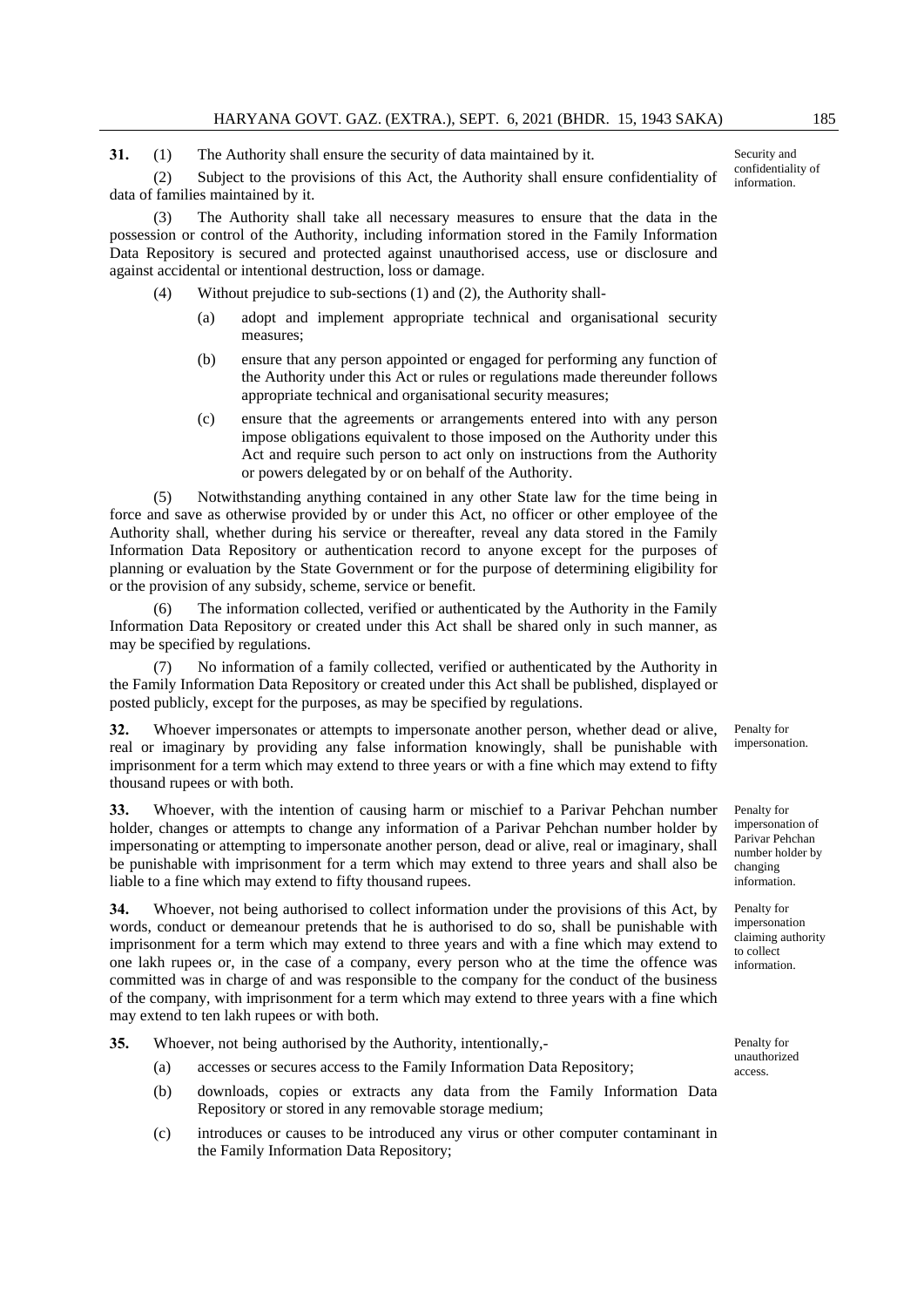- (d) damages or causes to be damaged the data in the Family Information Data Repository;
- (e) disrupts or causes disruption of the access to the Family Information Data Repository;
- (f) denies or causes a denial of access to any person who is authorised to access the Family Information Data Repository;
- (g) reveals any information in contravention of sub-section (5) of section 31, or shares, uses or displays information in contravention of sub-section (7) of section 31 or assists any person in any of the aforementioned acts;
- (h) destroys, deletes or alters any information stored in any removable storage media or in the Family Information Data Repository or diminishes its value or utility or affects it injuriously by any means; or
- (i) steals, conceals, destroys or alters or causes any person to steal, conceal, destroy or alter any computer source code used by the Authority with an intention to cause damage, shall be punishable with imprisonment for a term which may extend to ten years and shall also be liable to a fine which shall not be less than fifty lakh rupees.
- **Explanation.—** For the purposes of this section, the expressions "computer contaminant", "computer virus" and "damage" shall have the meanings respectively assigned to them in the Explanation to section 43 of the Information Technology Act, 2000 (Central Act 21 of 2000), and the expression "computer source code" shall have the meaning assigned to it in the Explanation to section 65 of the said Act.
- Penalty for tampering data. **36.** Whoever, not being authorised by the Authority, uses or tampers the data in the Family Information Data Repository or in any removable storage medium with the intent of modifying information or discovering any information thereof, shall be punishable with imprisonment for a term which may extend to three years and shall also be liable to a fine which may extend to ten thousand rupees.
- General penalty. **37.** Whoever commits an offence under this Act or any rules or regulations made thereunder for which no specific penalty is provided, shall be punishable with imprisonment for a term which may extend to one year or with a fine which may extend to one lakh rupees or in the case of a company, with a fine which may extend to fifty lakh rupees or with both.
- Offences by companies. **38.** Where any offence under this Act has been committed by a company and it is proved that the offence has been committed with the consent or connivance of or is attributable to any neglect on the part of any director, manager, secretary or other officer of the company, such director, manager, secretary or other officer shall also be deemed to be guilty of the offence and shall be liable to be proceeded against and punished accordingly:

 Provided that nothing contained in this sub-section shall render any such person liable to any punishment provided in this Act if he proves that the offence was committed without his knowledge or that he had exercised all due diligence to prevent the commission of such offence.

Penalties not to interfere with other punishments. **39.** No penalty imposed under this Act shall prevent the imposition of any other penalty or punishment under any other law for the time being in force. Cognizance of offences. **40.** No court shall take cognizance of any offence punishable under this Act, save on a complaint made by the Authority or any officer or person authorised by it. Public servants. **41.** The Chairperson, Deputy Chairperson, members, officers and other employees of the Authority, while acting or purporting to act in pursuance of any of the provisions of this Act, shall be deemed to be a public servant within the meaning of section 21 of the Indian Penal Code,

1860 (Central Act 45 of 1860).